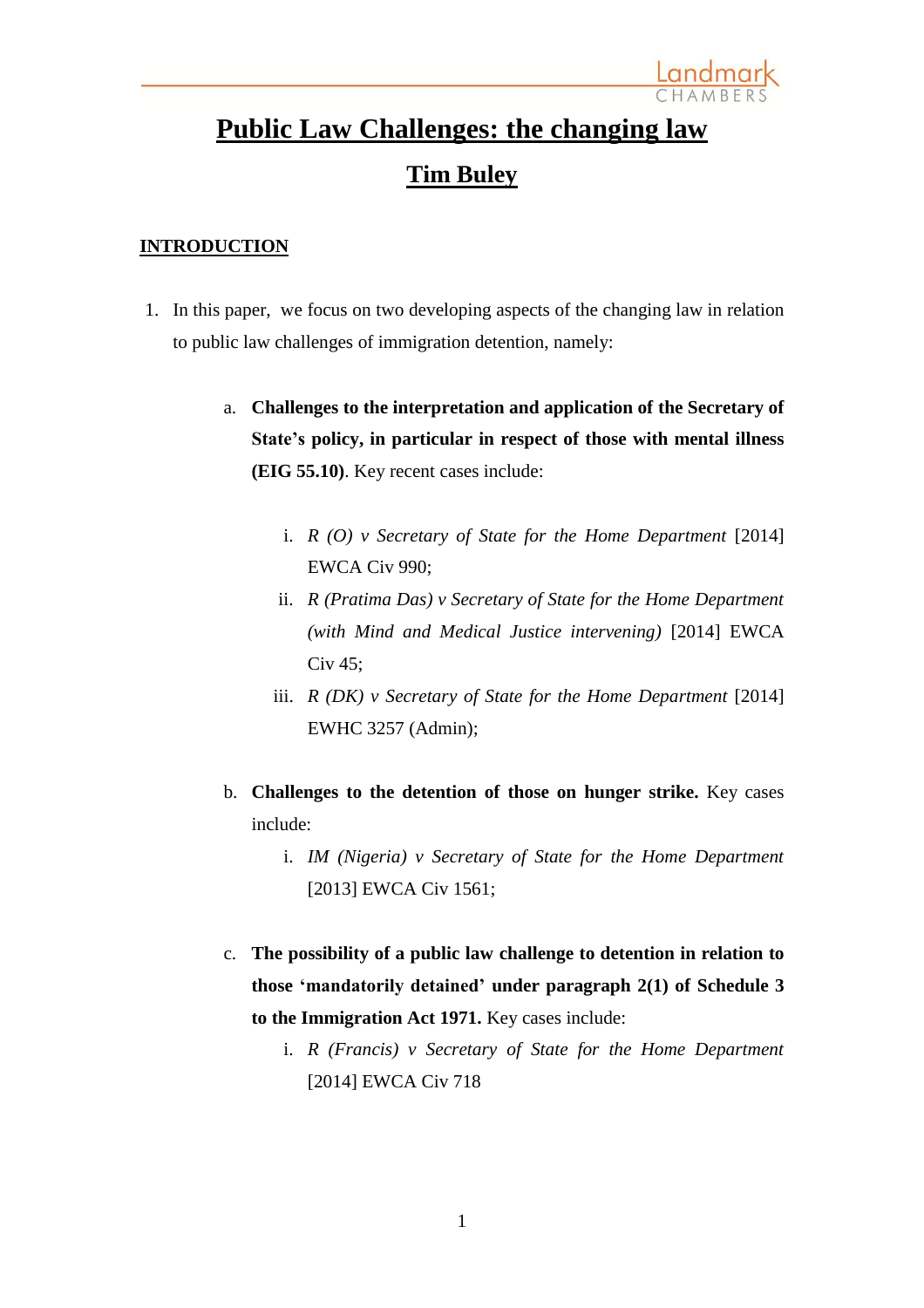# **PART ONE: Challenges to the interpretation and application of the Secretary of State's policy, in particular in respect of those with mental illness (EIG 55.10)**

2. The Secretary of State's policy in relation to the detention of those with mental illness and those who may have been the victims of torture is set out in EIG 55.10, which provides as follows:

### *"55.10. Persons considered unsuitable for detention*

*Certain persons are normally considered suitable for detention in only very exceptional circumstances, whether in dedicated immigration accommodation or prisons. Others are unsuitable for immigration detention accommodation because their detention requires particular security, care and control.*

*In CCD [Criminal Cases Directorate] cases, the risk of further offending or harm to the public must be carefully weighed against the reason why the individual may be unsuitable for detention. There may be cases where the risk of harm to the public is such that it outweighs factors that would otherwise normally indicate that a person was unsuitable for detention.*

*The following are normally considered suitable for detention in only very exceptional circumstances, whether in dedicated immigration detention accommodation or prisons:*

- *unaccompanied children and young persons under the age of 18 …*
- *the elderly, especially where significant or constant supervision is required which cannot be satisfactorily managed within detention;*
- *pregnant women, unless there is the clear prospect of early removal and medical advice suggests no question of confinement prior to this (but see 55.4 above for the detention of women in the early stages of pregnancy at Yarl's Wood);*
- *those suffering from serious medical conditions which cannot be satisfactorily managed within detention;*
- *those suffering serious mental illness which cannot be satisfactorily managed within detention (in CCD cases, please contact the specialist Mentally Disordered Offender Team). In exceptional cases it may be necessary for detention at a removal centre or prison to continue while individuals are being or waiting to be assessed, or are awaiting transfer under the Mental Health Act;*
- *those where there is independent evidence that they have been tortured;*
- *people with serious disabilities which cannot be satisfactorily managed within detention;*
- *persons identified by the Competent Authorities as victims of trafficking … "* (emphasis added)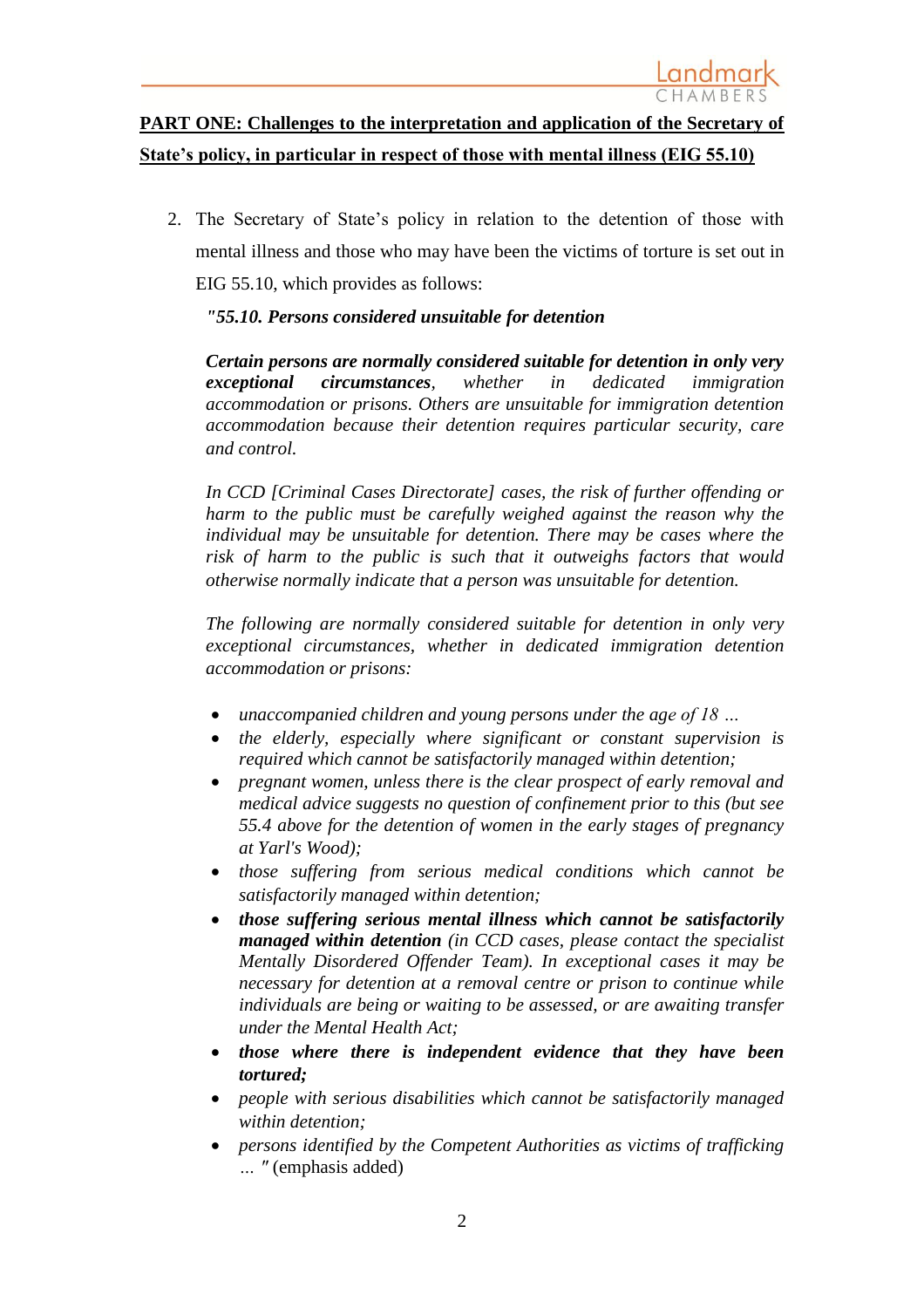### *Legality of the the new EIG 55.10: where are we now?*

- 3. In respect of those with mental illness, the policy states that only in very exceptional circumstances should the Secretary of State detain those suffering "serious mental illness which cannot be satisfactorily managed within detention"*.* That formulation took effect from 10 August 2010. Prior to that date, EIG 55.10 included a different formulation which stated that "Those suffering from serious medical conditions or *the mentally ill*" ought only to be detained in very exceptional circumstances.
- 4. On its face, the change in policy appeared to be stark. In essence, the policy changed from stating that "the mentally ill" were "normally considered suitable for detention in only very exceptional circumstances" to treating those suffering from mental illness as being suitable for detention unless "suffering serious mental illness which cannot be satisfactorily managed within detention".
- 5. In *R (HA) v Secretary of State for the Home Department* [2012] EWHC 979 (Admin), Singh J held that the reformulated wording of the policy was unlawful since no Equality Impact Assessment had been undertaken before it had been promulgated. The Secretary of State appealed against this judgment, but, shortly afterwards, the Court of Appeal found in *R* (*LE Jamaica) v Secretary of State for the Home Department* [2012] EWCA Civ 597 that there was, in effect, no change in the meaning between the two formulations.
- 6. The Secretary of State clearly took the view that the effect of *LE* was to overrule that part of the judgment in *HA* that held that the wording of the reformulated policy was unlawful. However, that is not entirely clear. It was certainly arguable that the decision in *HA* continued to stand, certainly until a retrospective Equality Impact Assessment had been concluded and published (as it now has).
- 7. Nonetheless, it seemed likely, in light of the decision in *LE*, that the lawfulness or otherwise of the new policy makes no difference in practice.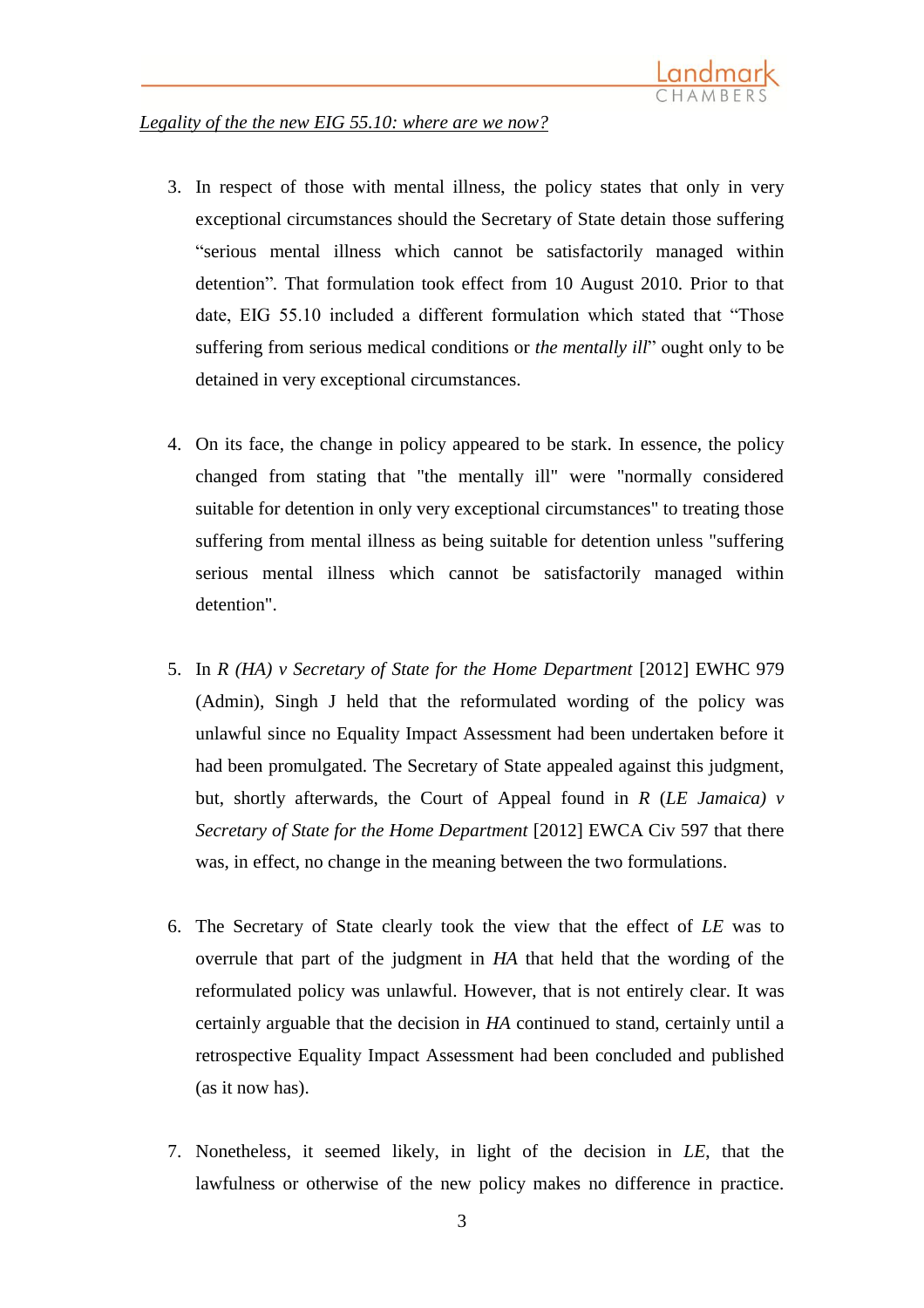Assuming that the reformulation of EIG 55.10 remains unlawful in the absence of an EqIA, the *Lumba* approach applies. A decision to detain or maintain detention when applying an unlawful policy will be an unlawful decision, but release or damages will only be available if the application of the correct and lawful policy would have led to a different result. Given the Court of Appeal's clear indication that the policies mean the same thing, there is no real prospect that the application of the different formulations would lead to different results: see discussion in *R (S) v Secretary of State for the Home Department* [2014] EWHC 50 (Admin) [276-277]

8. All this is now overtaken by *Das*, where a decision was taken not to pursue the argument that the change to the policy was unlawful. In light of the fact that the CA has now treated the policy as lawful notwithstanding that it was aware of *HA*, it would be very difficult to argue that the policy itself is unlawful.

## *The role of the court and the meaning of, and compliance with, policy: public law review or primary decision maker?*

- 9. It is trite law that the meaning and construction of policy is a matter for the court: *First Secretary of State v Sainsbury's Supermarkets Ltd* [2005] EWCA Civ 520, *MD (Angola) v Secretary of State for the Home Department* [2011] EWCA Civ 1238 at para.12. Consequently, the meaning of EIG 55.10 is a matter for the court to determine and not for the Secretary of State's discretion.
- 10. What was less clear, until recently, was the role of the court when determining whether the Secretary of State had complied with his or her policy when making a decision to detain. Clearly, where detention is challenged on *Hardial Singh* grounds, the court acts as primary decision maker. But what about when detention is challenged on the basis of a failure to comply with policy?
- 11. In *R (AM) v Secretary of State for the Home Department* [2012] EWCA Civ 521, the Court of Appeal held, on the basis of an agreed position of both parties, that the question of whether the Secretary of State had complied with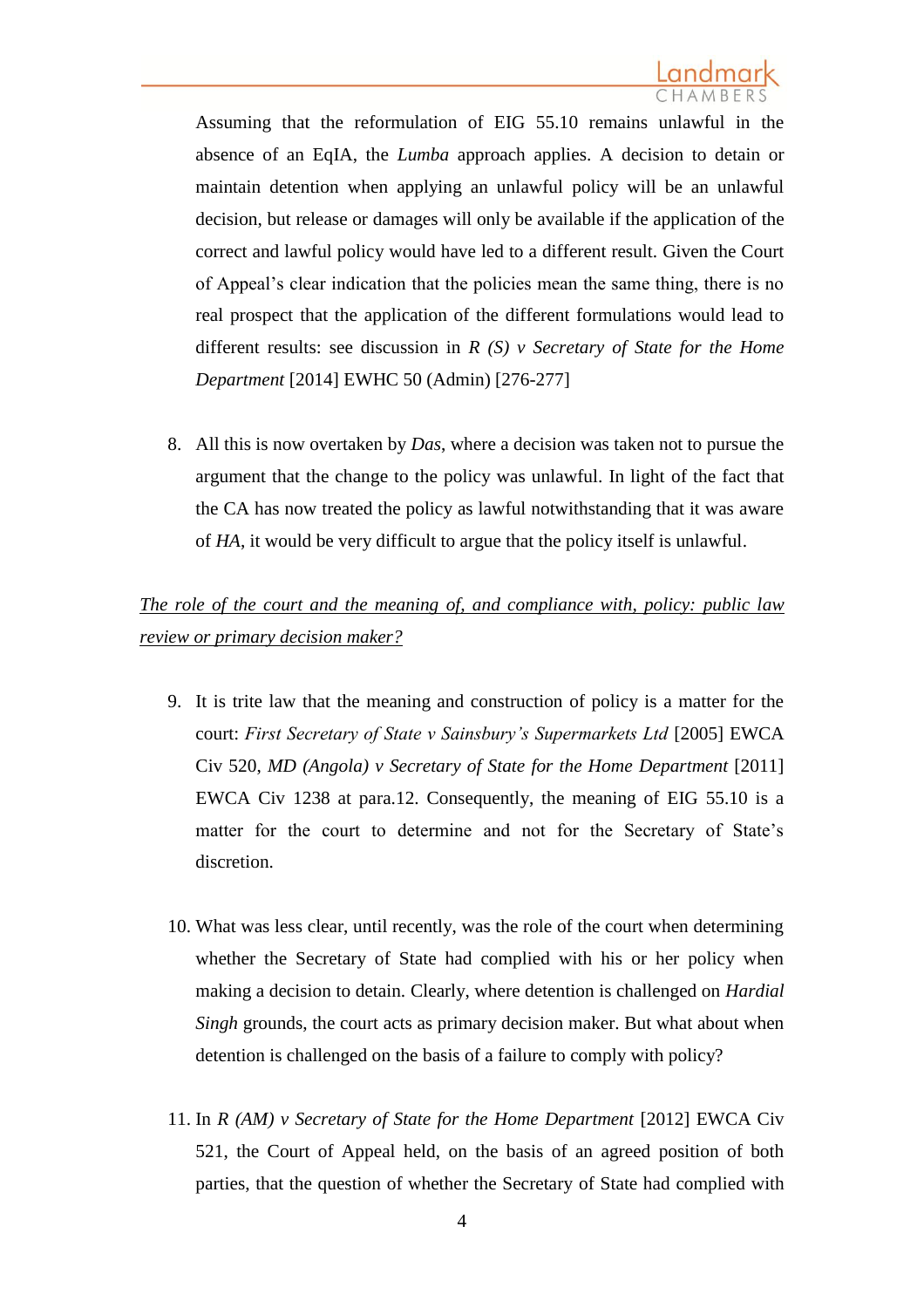her policy in an unlawful detention claim is "for the court itself, and does not depend on the application of Wednesbury principles of review." (para 26).

- 12. By contrast, in *R (LE (Jamaica)) v Secretary of State for the Home Department* [2012] EWCA Civ 597, Richards LJ said that "the power to detain is discretionary and the decision whether to detain a person in the particular circumstances of the case involves a true exercise of discretion. That discretion is vested by the [Immigration Act 1971] in the Secretary of State, not in the court. The role of the court is supervisory, not that of a primary decision maker: the court is required to review the decision in accordance with the ordinary principles of public law, including Wednesbury reasonableness". However, Richards LJ noted that this part of his judgment was obiter.
- 13. In *R (O) v Secretary of State for the Home Department* [2014] EWCA Civ 990, the Court of Appeal resolved the conflict. Arden LJ gave a clear judgment that the court was the primary decision maker in the interpretation of policy, but that a review of the Secretary of State's decision to detain in accordance with policy could only be carried out on ordinary public law grounds. Consequently, where it was contended that detention was unlawful on the grounds that the Secretary of State had failed to comply with her own policy on the detention of those with mental illness, the claim could only succeed where no reasonable decision maker could have done taken the decision to detain in the circumstances.

*EIG 55.10: what is the meaning of "serious mental illness which cannot be satisfactorily managed within detention "?*

14. In *R (Pratima Das) v Secretary of State for the Home Department (Mind and Medical Justice intervening)* [2014] EWCA Civ 45, the Court of Appeal gave guidance on the construction of EIG 55.10 in respect of those with serious mental illness. At first instance, Sales J. had applied a particularly restrictive definition to the policy, holding that it was only engaged when the mental condition of the detainee was such that the detainee had a serious inability to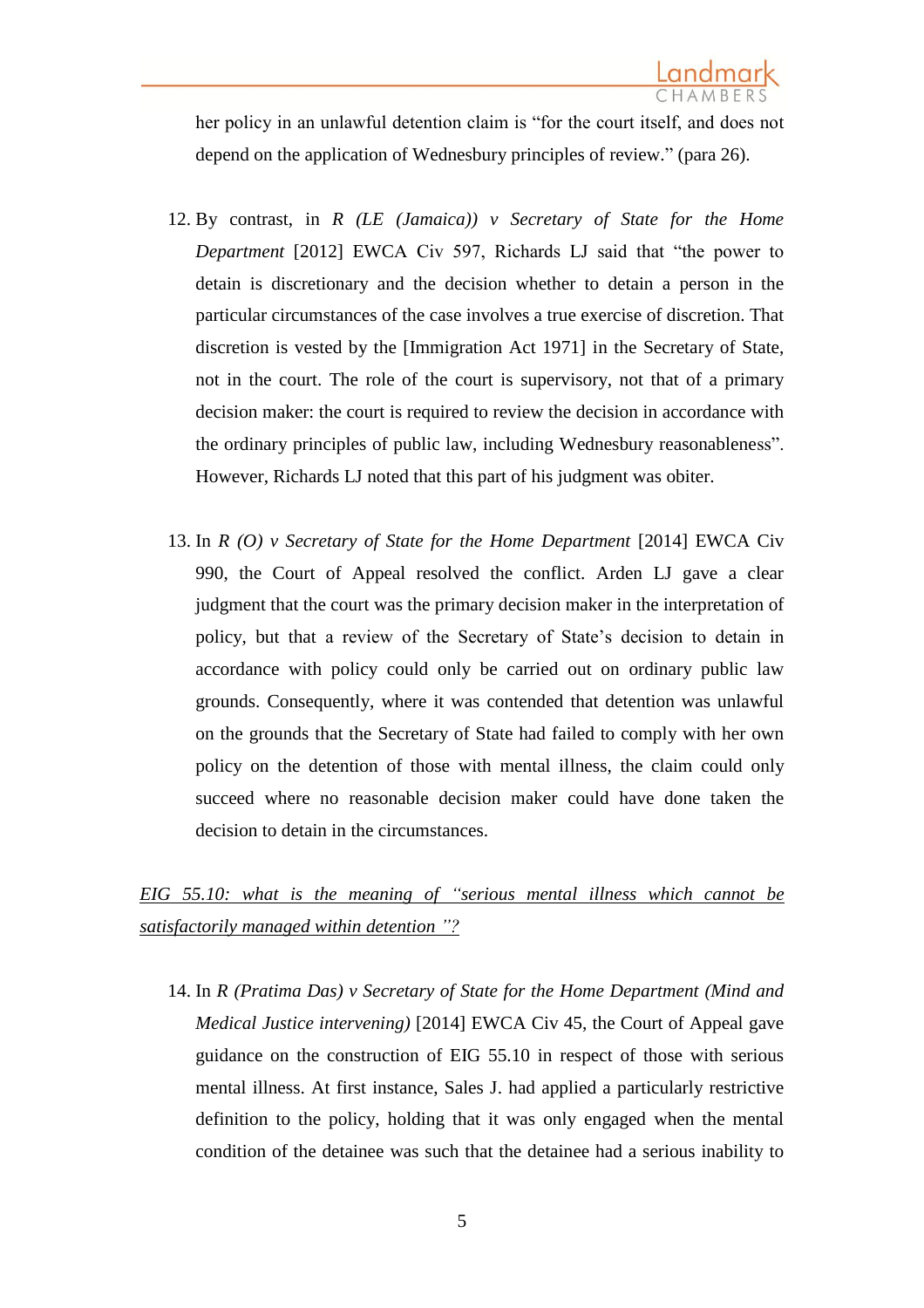cope with ordinary life, at or about the level requiring in-patient treatment, or that detention created a real risk that the detainee would reach that state.

- 15. The Court of Appeal rejected that threshold and gave detailed guidance on the Secretary of State's policy in relation to the mentally ill. In summary, the Court said<sup>1</sup>:
	- a. The purpose of EIG Chapter 55 is to ensure compliance with the requirements of immigration control but prevent treatment that is inhumane.
	- b. A purposive and pragmatic construction is required *"In the light of the purpose of immigration detention identified above, that is enabling lawful removal pursuant to an effective immigration policy, the policy seeks to ensure that account is taken of the health of the individuals affected and (save in very exceptional circumstances) to prevent the detention of those who, because of a serious mental illness are not fit to be detained because their illness cannot be satisfactorily managed in detention"* [47]
	- c. The phrase "suffering from a serious mental illness which cannot be managed satisfactorily within detention" must not be dissected but considered as a whole [47] and [57].
	- d. The policy exception in chapter 55.10 does not apply simply because a person has a diagnosis of a mental illness that is regarded as 'serious' [48], [50], [55] and [57]. In *LE (Jamaica)* the claimant had a long established condition of paranoid schizophrenia (which had rendered him unfit to plead to criminal charges) but the policy was not engaged as the condition was one that could be managed satisfactorily in detention.

 $\overline{\phantom{a}}$ 

<sup>1</sup> This summary is taken in part from the judgment of Mr CMG Ockleton in *R (SA) v Secretary of State for the Home Department* [2014] EWHC 2570 (Admin)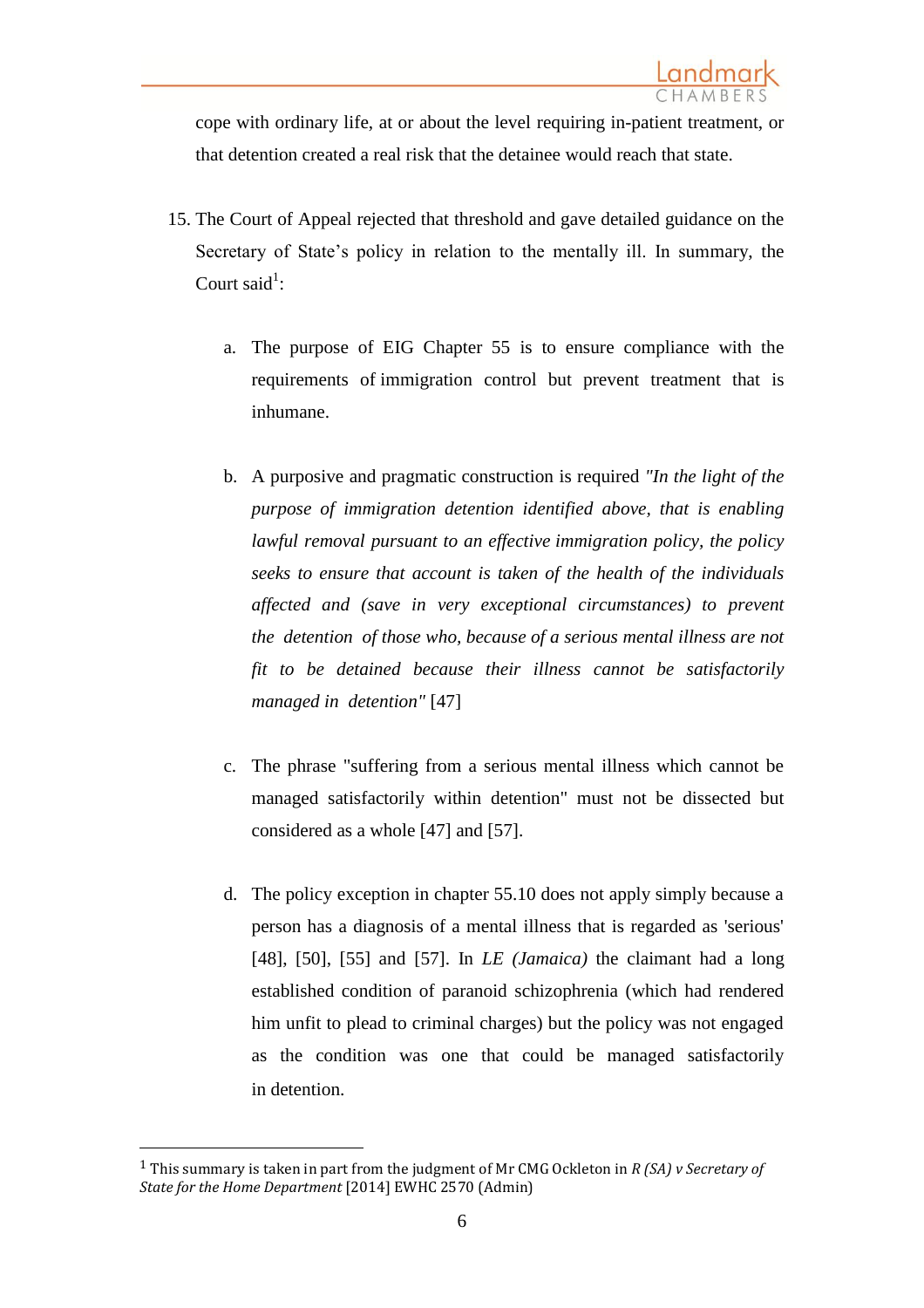- e. It is for the Secretary of State to consider whether the policy is engaged on the basis of the information available [66].
- f. The 'threshold for applicability of the policy' is that the mental illness is serious enough to mean it cannot be managed satisfactorily in detention [67].
- g. 'Satisfactory management' involves considerations such as the medication required and whether 'demonstrated needs' can or cannot be provided by the place of detention. The Court noted that *OM (Nigeria)* at [33] shows that some of those suffering significant adverse effects of mental illness may be managed appropriately in detention, the views of the experts were divided but the Court of Appeal found that the balance of expert advice was that her illness could be managed appropriately in detention [67].
- h. For the purposes of the decision in *Das*, the Court did not decide whether 'satisfactory management' involved facilitating the possibility of recovery but at [71] the Court 'strongly doubted' that this was the correct approach as this was unlikely to be the intention of the policy given its purpose.
- i. Where the threshold for applicability was met and a serious mental illness could not be managed satisfactorily in **detention** so the policy applied – the 'very exceptional circumstances' test was a demanding one. It was not met by the mere fact of liability for removal and the refusal to repatriate voluntarily. It could be met by circumstances such as the detainee posing a serious risk of harm to the public or the anticipated period of further **detention** being short. It required an assessment of where on the 'spectrum' of seriousness the case fell (that spectrum including those with no record of offending right through to the most serious terrorism cases). [68]."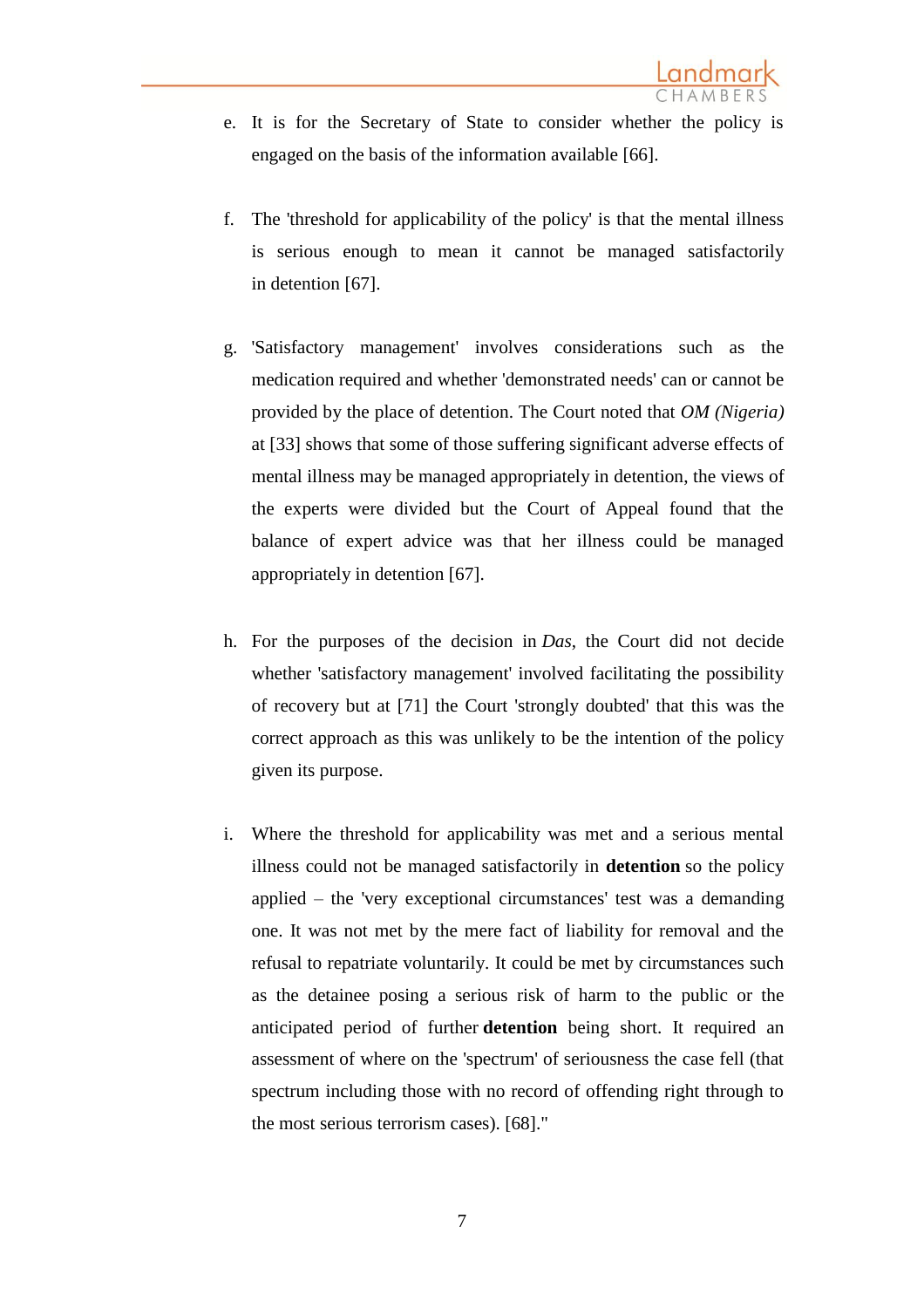- j. The Secretary of State is generally entitled to rely on the responsible clinicians where reasonable enquiries have been made and the requirements of Chapter 55.10 were considered, so long as there was not a total abdication of the Secretary of State's own responsibilities to the clinicians [70].
- 16. The clearest take-away point is that the threshold for the applicability of the policy is the fact that the mental illness is serious enough to mean it cannot be managed satisfactorily in detention. This will *always* be context specific and will require evidence both of the needs of the individual and the capacity of the detention centre to manage those needs.
- 17. Two matters were left open by the judgment of the Court of Appeal, namely i) the scope of the duty to inquire into the existence of a serious mental illness and ii) the question of whether 'satisfactory management' of a mental illness required the possibility of recovery. These matters have been resolved, in large part, by subsequent cases.

### *The scope of the duty to inquire*

18. In the first instance judgment in *Das*, Sales J. said as follows:

*"Having adopted a policy regarding detention of persons suffering from serious mental ill-health, the Secretary of State was in my view under a public law obligation to take reasonable steps to give practical effect to that policy, bearing in mind the importance of the objective which it was designed to promote (namely, the humane treatment of individuals who suffer from serious mental ill-health). That means that if there was a real (as opposed to a fanciful or insubstantial) possibility that an immigrant facing removal was suffering from serious mental ill-health which could not be effectively managed while in detention, the Secretary of State had an obligation to take reasonable steps to inform himself sufficiently about the relevant circumstances so as to be able to make an informed judgment whether the policy would have application or not in that individual's case: see*  Secretary of State for Education and Science v Tameside Metropolitan Borough Council *[\[1977\] AC 1014,](http://www.bailii.org/cgi-bin/redirect.cgi?path=/uk/cases/UKHL/1976/6.html) 1065B per Lord Diplock ("… did the Secretary of State ask himself the right question and take reasonable steps to acquaint himself with the relevant information to enable him to answer it correctly?"*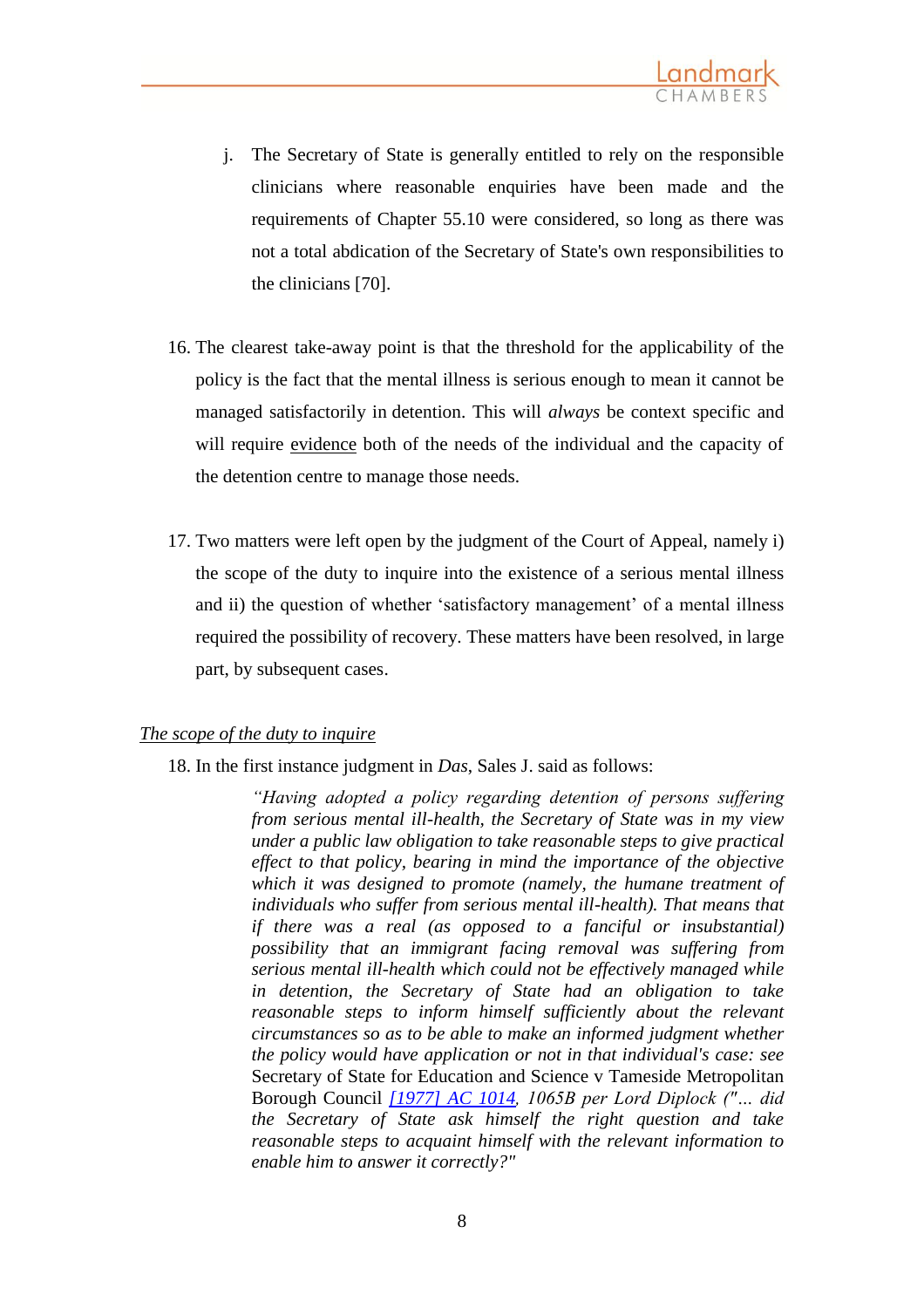- 19. This aspect of Sales J's judgment appears to have survived the Court of Appeal. Although the Court of Appeal did not address the question directly, Beatson LJ noted a requirement for the Secretary of State "*conscientiously to make reasonable inquiries as to the physical and mental health of the person who is being considered for detention"* [70]. Consequently, the judgments of both the High Court and Court of Appeal confirmed a duty on the Secretary of State to give practical effect to his own policy by inquiring into the possibility of detainee's suffering from serious mental illness. However, the scope of that duty is unclear.
- 20. In *R (DK) v Secretary of State for the Home Department* [2014] EWHC 3257 (Admin), the claimant argued that where there is evidence available to the Secretary of State that a person is suffering from a mental illness that may fall within Chapter 55.10, the decision maker must consider the person's medical records and an up-to-date psychiatric assessment and report as to the person's mental illness and the application of Chapter 55.10 when making a decision to detain. That submission was rejected by the Court, which appeared to minimise the scope of any duty to inquire. Haddon Cave J. said as follows:

*[That] is far too broad a proposition and does not accord with the true view of Tameside. If the Claimant's proposition was correct, then in every case in which there was a mere possibility that a detainee, or potential detainee, might be suffering from a mental illness which might trigger Chapter 55.10 EIG, the authorities would be obliged (a) to conduct a full trawl of all the person's medical records, including confidential medical records, and (b) to procure a full up-to-date psychiatric assessment on that person, whether or not these steps were in fact necessary to determine the application or non-application of 55.10 EIG. This is, in my view, clearly incorrect in law and, in any event, would be unworkable and wasteful. The decision to detain is made on a case-by-case basis. I repeat that Tameside requires the decision-maker to make only reasonable inquiries as to the potential detainees physical and mental health (See Beatson LJ in Das at [70]). In many cases, the question of the possibility of the application of 55.10 EIG will be capable of early and easy resolution without resort to wasteful and unnecessary archaeology into all the detainees's medical records or procuring full-blown medical reports. Each case depends on its own facts. I repeat that Tameside only requires the scope of inquiries to be reasonable and proportionate, i.e. tailored to the instant case and question. The duty to inquire is not at large or not open-ended.*

21. On a fair reading, *DK* does not - in our view - undermine the requirement for the Secretary of State "*conscientiously to make reasonable inquiries as to the*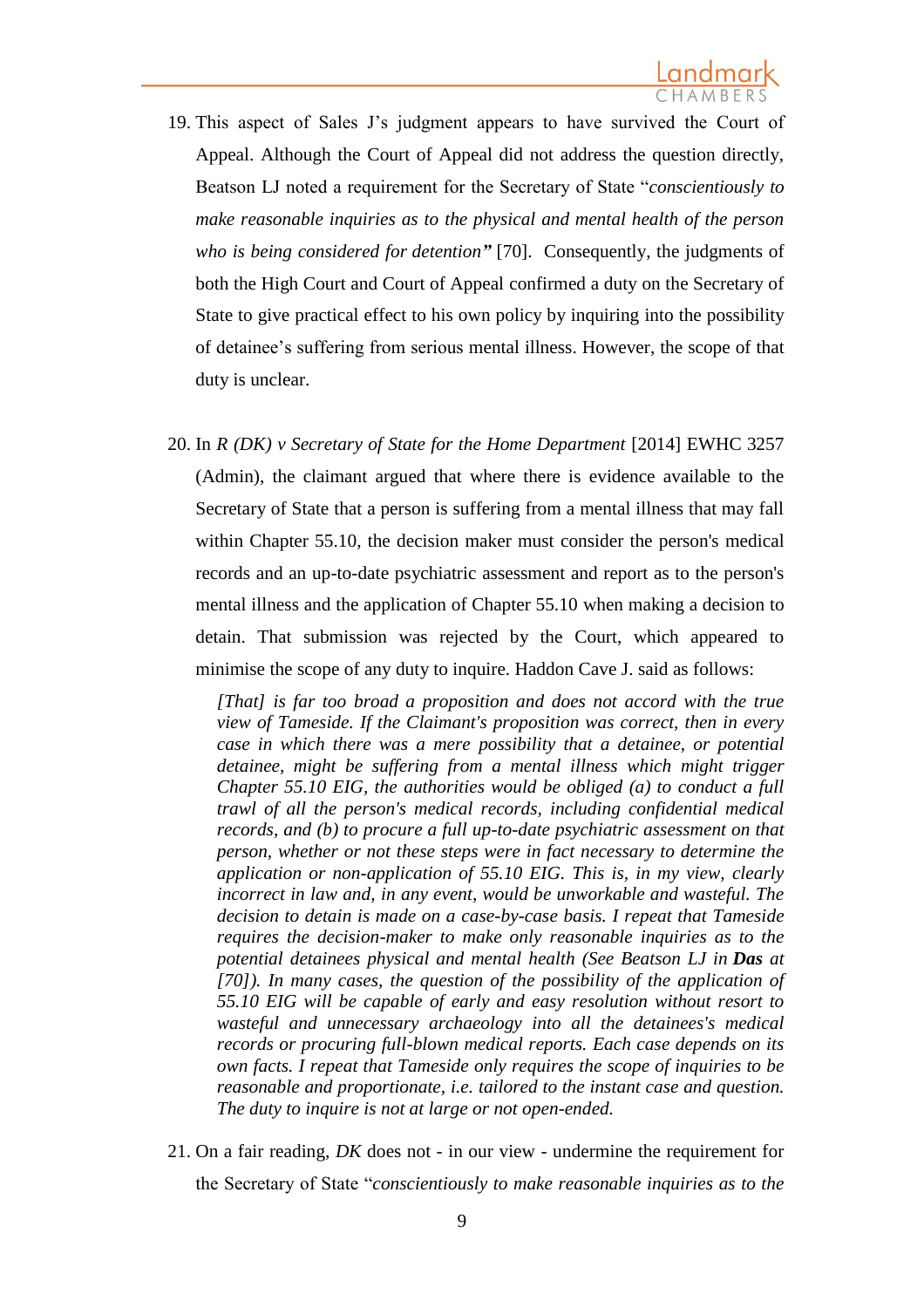*physical and mental health of the person who is being considered for detention"* but it does emphasise that the scope or extent of any duty to inquire is likely to be fact specific and dependent on the *prima facie* evidence apparent to the Secretary of State in the absence of any medical assessment. If there is no obvious need to conduct a medical assessment, then the failure to consider a medical report when reaching a decision on detention will not be unlawful. By contrast, where there is clear prima facie evidence of mental illness (for example, serious self harm), the failure to conduct any assessment of the detainee's mental health and/or the failure to consider any such assessment when making a detention decision may well be an unlawful breach of the *Tameside* principle.

- 22. It is likely that the same duty to inquire applies to those who may have been subjected to torture, but such a duty will be limited. In *R (SN) v Secretary of State for the Home Department* [2014] EWHC 1974 (Admin), the Court held that where a rule 34 medical examination had been carried out and where the claimant had been asked whether he had been tortured and answered that he had not, that was sufficient to satisfy a duty to inquire, even where subsequent evidence suggested that he may well have been the victim of torture.
- 23. In respect of the policy requirements in relation to possible victims of torture and the requirements for medical examination and independent evidence, see also: *R (AM) v SSHD* [2012] EWCA Civ 521, *R (EO and others) v SSHD* [2013] EWHC 1236 (Admin).

### Prospect of recovery?

24. At paragraph 71 of his judgment in Das, Beatson LJ said as follows:

*[It has not been] necessary to decide whether it suffices for satisfactory management of mental illness in detention that deterioration is prevented or whether, as Miss Rose submitted, it involves facilitating recovery, so far as is possible. Mind's view (see Ms Nash's statement, paragraph 35) is that there would not be satisfactory management where a person's mental health could be improved by a particular treatment, such as counselling, but that treatment is not available in detention, or is not available without delay. I strongly doubt that the framers of the policy intended it to have this meaning or that it is the natural construction of the words used. It also appears inconsistent with the view taken in the previous decisions of this*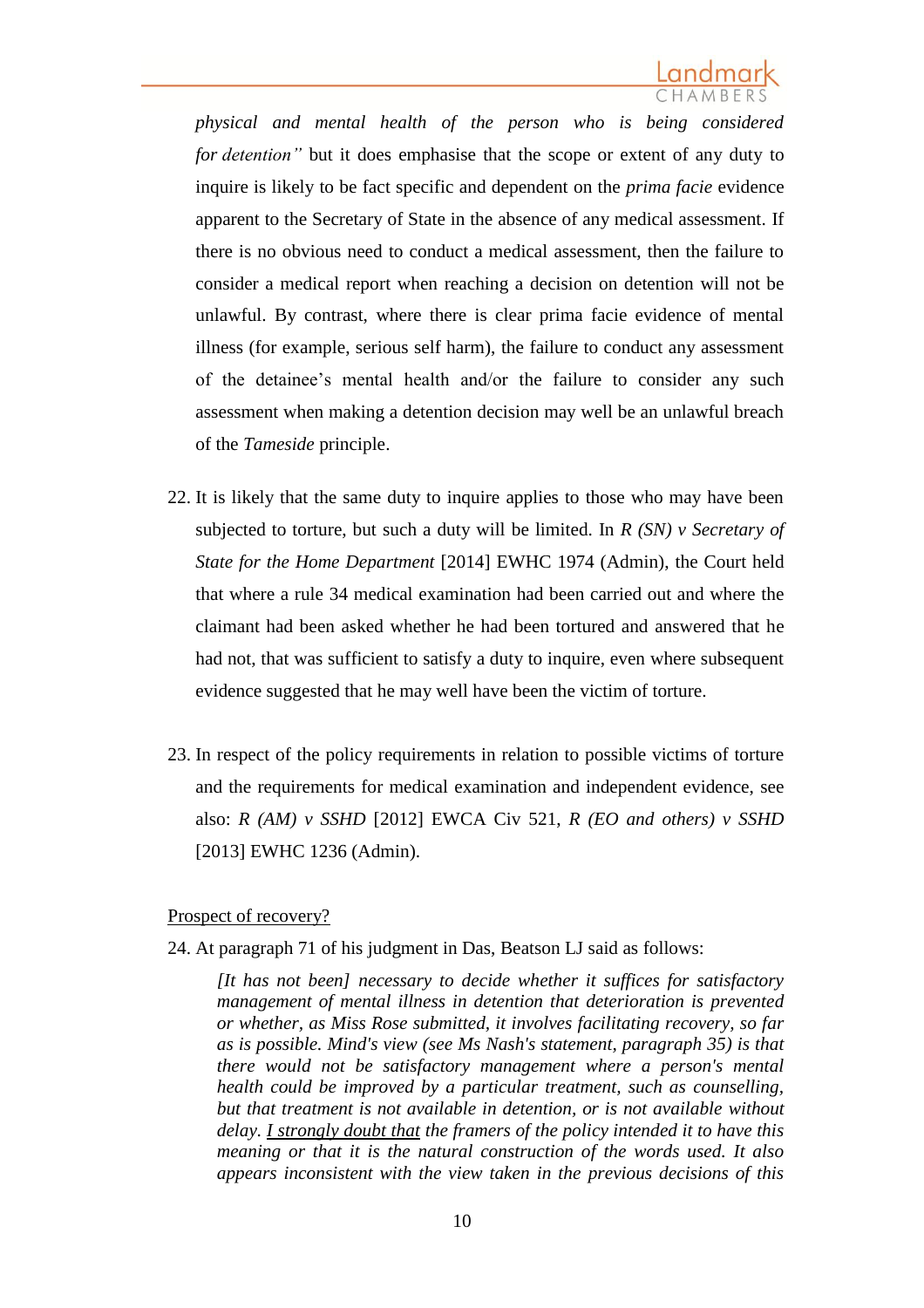

*court and the Administrative Court where the question addressed was whether detention would result in deterioration. It raises broad policy questions of a kind which Miss Anderson informed the court is the subject of an investigation being undertaken on behalf of the Secretary of State by the Tavistock Institute. It also seems impractical as a test given the likely effect on an individual's mental health of the prospect of his or her involuntary removal from the United Kingdom in the very near future and given the variability of what treatment is available in different parts of the country to those with mental illnesses who are not detained. If Mind's position represents a general view among mental health clinicians, it may be an example of where legal policy and medical opinion diverge.* [Emphasis added]

25. Although Beatson LJ did not decide the point, a differently constituted Court of Appeal agreed with his comments in *R (O) v Secretary of State for the Home Department*. Arden LJ said as follows:

*The word "satisfactorily" in my judgment requires an objective judgment to be made. It does not refer to the opinion of the decision maker. That objective judgment must be as to whether the outcome of the detention centre's treatment will be satisfactory. Importantly, there is no requirement that it should necessarily be equal to that available outside detention. Generally speaking what is required is that the treatment would generally be regarded as acceptable medical practice for dealing with this condition appropriately, which may mean keeping the condition stable. As Beatson LJ was minded to conclude, it would not necessarily mean treatment that provided the hope of recovery. Ms Anderson pointed out that PTSD was a common disorder and there were many people in detention with PTSD. By implication, their condition in many cases, on the present state of medical knowledge and facilities, may appropriately only be kept stable."* [Emphasis added]

26. Consequently, it seems clear that "satisfactory management" of mental illness does not require care equal to that available outside of detention and does not require the possibility of improvement or recovery. However, it is likely to require care that will at least prevent a decline in a detainee's condition.

### *Hunger strikers – IM and IW*

27. EIG 55.10 states that those suffering from serious medical conditions which cannot be satisfactorily managed within detention should only be detained in very exceptional circumstances. One would naturally assume that this would mean that those who had reached a stage of critical illness as a result of food/fluid refusal, or 'hunger strikers', must be released. However, in *R (IM*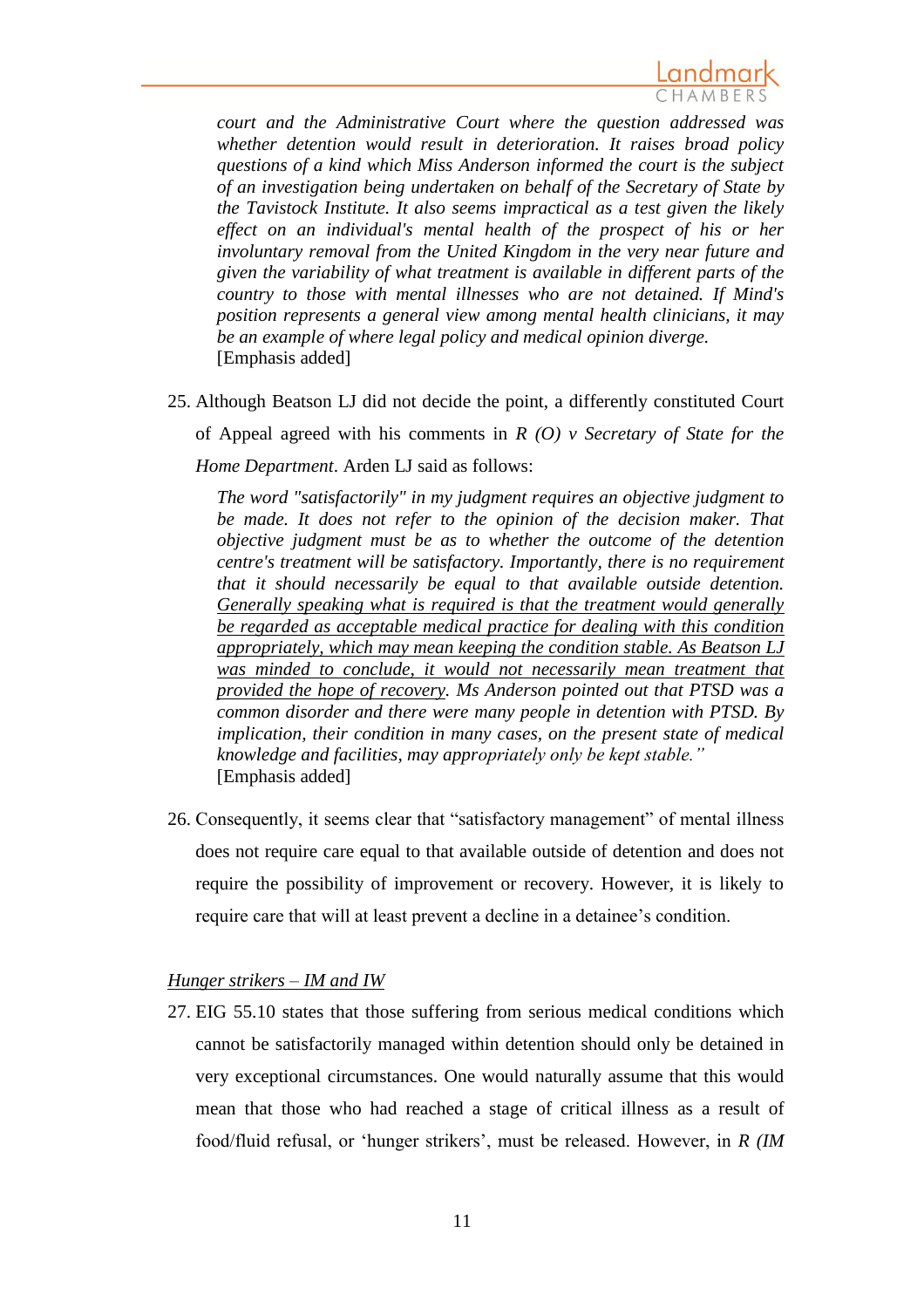*Nigeria) v Secretary of State for the Home Department* [2013] EWCA Civ 1561, the Court of Appeal held otherwise.

- 28. The Court (Lewison and Lloyd Jones LJJ, and Sir Stanley Burnton) held that the policy in EIG 55.10 "does not address the continuation of detention generally but the continuation of detention in an IRC or prison" (para.36). Consequently, EIG 55.10 does not require that an individual suffering from a serious medical condition must be released but simply requires that he "must be moved to a suitable place of detention" which is not a detention centre or prison but which might include a hospital. In the circumstances of that case, where the detainee has been offered but refused transfer to a hospital, his continued detention was held to be lawful. Recently, that decision was followed in *R (IW) v Secretary of State for the Home Department* [2014] EWHC 3485 (Admin).
- 29. In my view, the Court's approach in *IM* was driven more by a fear of the consequences of requiring the release of all hunger strikers, than a careful interrogation of the meaning of EIG 55.10. On a fair reading of EIG Chapter 55 as a whole, EIG 55.10 is not intended to limit the *place of detention* for vulnerable groups, but is instead intended to limit the *exercise of statutory powers to detain* in respect of those vulnerable groups. That approach is consistent with the 'purposive and pragmatic construction' of EIG Chapter 55 favoured by the Court of Appeal in *Das*. As a result, I would submit that the application of *IM* outside the context of hunger strikers may be doubted.

### **PART TWO: CHALLENGES TO 'MANDATORY DETENTION'**

30. Paragraph 2 of Schedule 3 to the Immigration Act 1971 provides as follows:

*"2.— (1) Where a recommendation for deportation made by a court is in force in respect of any person, and that person is not detained in pursuance of the sentence or order of any court. . . he shall . . . be detained pending the making of a deportation order in pursuance of the recommendation, unless the Secretary of State directs him to be released pending further consideration of his case . . .*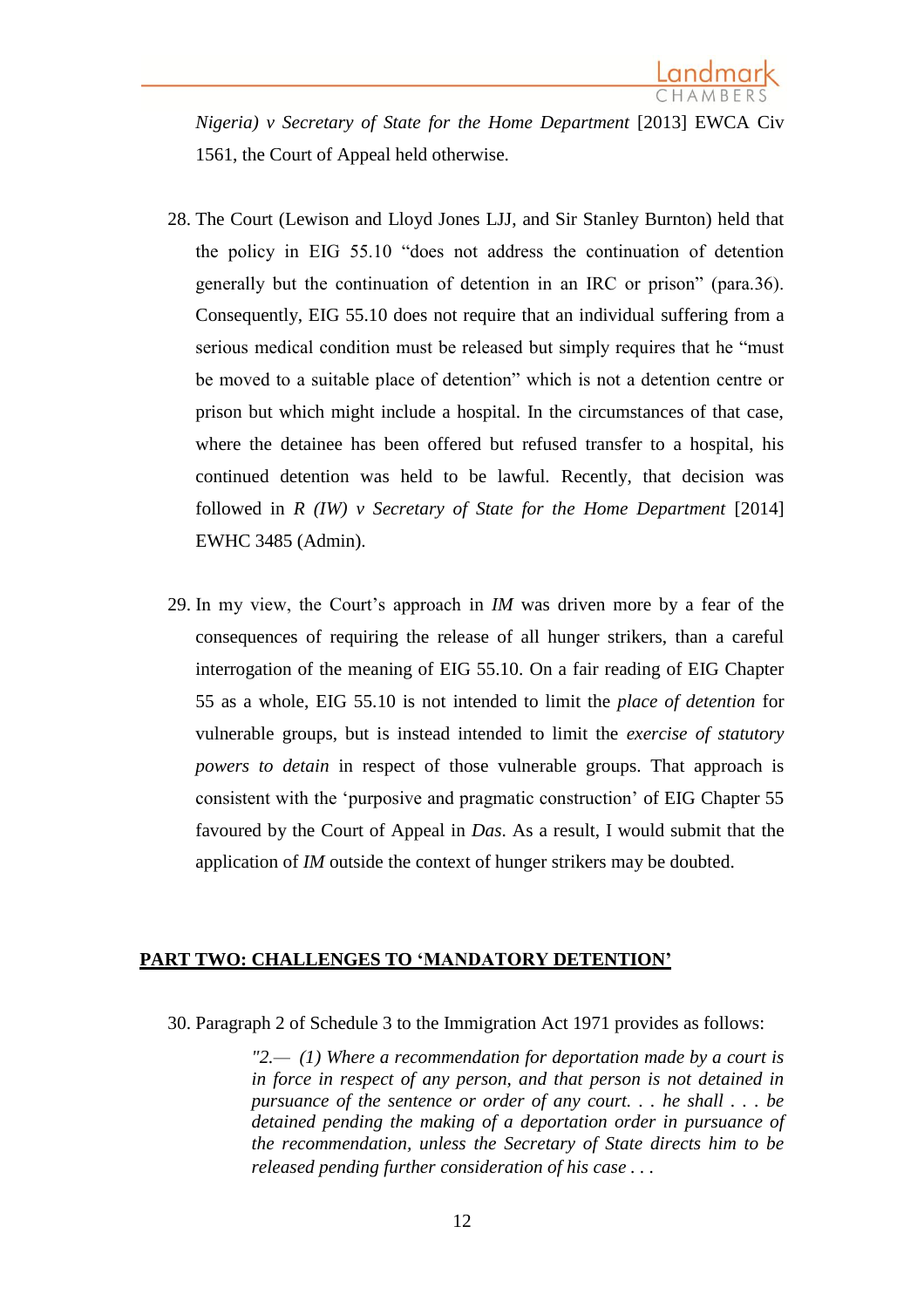

*(2) Where notice has been given to a person . . . of a decision to make a deportation order against him and he is not detained in pursuance of the sentence or order of a court he may be detained under the authority of the Secretary of State pending the making of the deportation order.*

*(3) Where a deportation order is in force against any person, he may be detained under the authority of the Secretary of State pending his removal or departure from the United Kingdom (and if already detained by virtue of sub-paragraph (1) or (2) above when the order is made, shall continue to be detained unless . . . the Secretary of State directs otherwise)."*

- 31. As can be seen, paragraph 2 of Schedule 3 to the 1971 Act provides for both mandatory ("shall") and discretionary ("may") detention. So-called mandatory detention is also provided by section 36(2) of the UK Borders Act 2007.
- 32. In *R (Francis) v Secretary of State for the Home Department* [2013] EWHC 2115 (Admin), the High Court held that where detention was authorized under paragraph 2(1) or subsequently under paragraph 2(3) of the 1971 Act, the statutory scheme provided a lawful basis for detention, such that it would not be undermined by public law error or breach of the *Hardial Singh* principles. The judgment held the extreme consequence that a sentencing court making a recommendation for deportation would impose detention for an indeterminate period until deportation took place.
- 33. Fortunately, that extreme consequence has been tempered by the judgment of the Court of Appeal in *R (Francis) v Secretary of State for the Home Department* [2014] EWCA Civ 718. The Court of Appeal (Moore-Bick and Christopher Clarke LJJ and Sir Stephen Sedley) held that detention under paragraph 2(1) or subsequent detention under paragraph 2(3) of the 1971 Act provides a lawful basis for detention which would not be vitiated by public law error, but that the lawfulness of continued detention would remain subject to *Hardial Singh* principles. The consequence of the Court of Appeal's judgment is as follows. Where detention is authorized under paragraph 2(1) or subsequently under 2(3) of the 1971 Act: